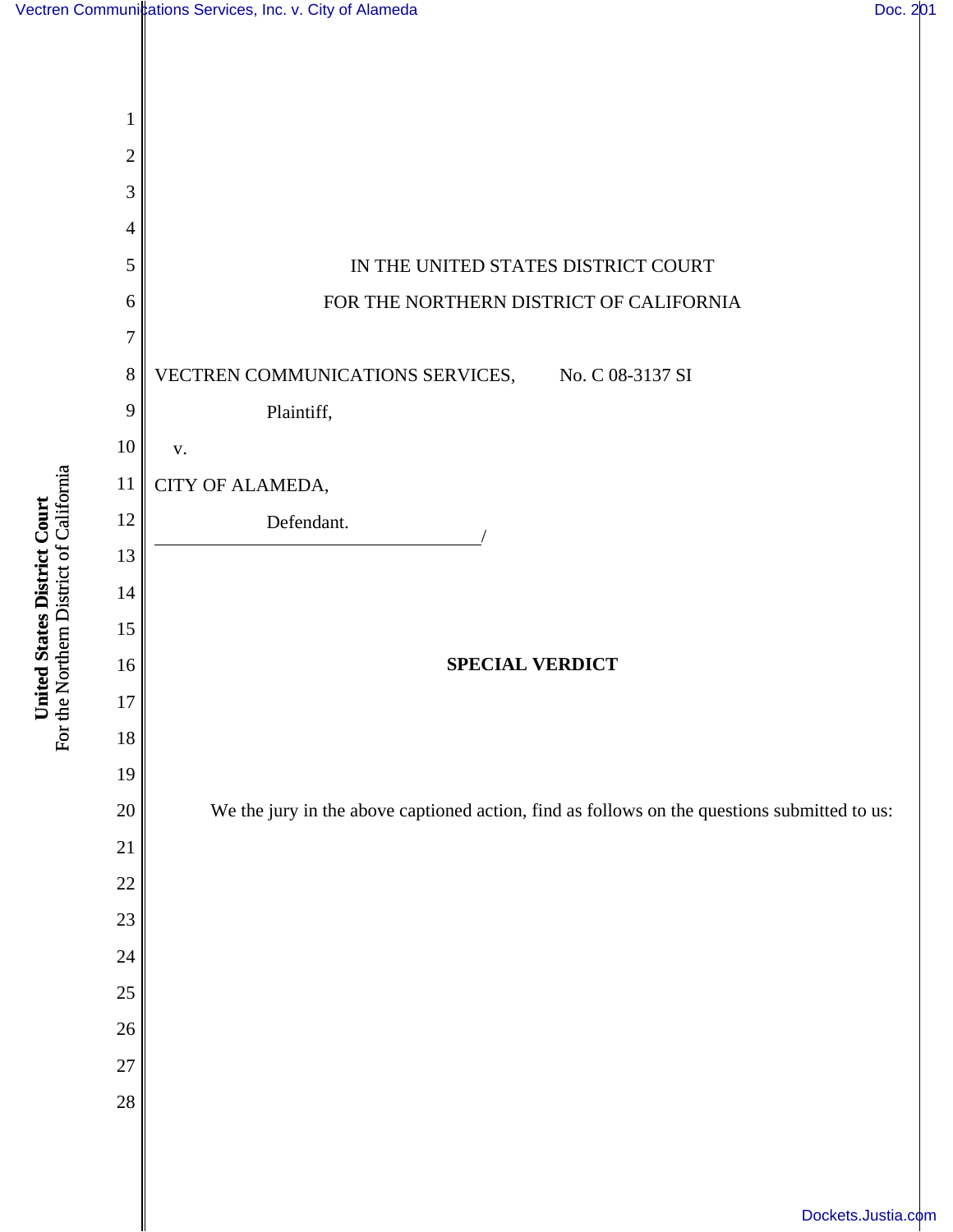| $\mathbf 1$<br>$\overline{2}$ | Part $1$ :                                                             | Vectren's Breach of Contract Claims against Alameda related to operation of the<br><b>Telecom System:</b>        |
|-------------------------------|------------------------------------------------------------------------|------------------------------------------------------------------------------------------------------------------|
| 3                             | $A - Rates$                                                            |                                                                                                                  |
| 4                             | $A-1$ :                                                                | Did Vectren prove, by a preponderance of the evidence, all of the elements necessary to                          |
| 5                             |                                                                        | establish that Alameda breached the 2004 Installment Sale Agreement with respect to                              |
| 6                             |                                                                        | the rates it charged to customers?                                                                               |
| 7                             |                                                                        |                                                                                                                  |
| 8                             |                                                                        |                                                                                                                  |
| 9                             |                                                                        | If you answered "Yes" to Question A-1, please answer the next question.<br>Otherwise, please go to Question B-1. |
| 10                            | $A-2$ :                                                                | Did Vectren know, or by the exercise of reasonable care should Vectren have known,                               |
| 11                            |                                                                        | before August 29, 2006, of all of the elements of this claim for breach?                                         |
| 12                            |                                                                        | $No$ ________________.                                                                                           |
| 13                            | If you answered "No" to Question A-2, please answer the next question. |                                                                                                                  |
| 14                            |                                                                        | Otherwise, please go to Question B-1.                                                                            |
| 15                            | $A-3$ :                                                                | Was Vectren harmed as a result of this breach?                                                                   |
| 16                            |                                                                        | $No$ _______________.                                                                                            |
| 17                            |                                                                        | Please answer the next question.                                                                                 |
| 18                            |                                                                        |                                                                                                                  |
| 19                            | <b>B</b> - Staffing                                                    |                                                                                                                  |
| 20                            | $B-1$ :                                                                | Did Vectren prove, by a preponderance of the evidence, all of the elements necessary to                          |
| 21                            |                                                                        | establish that Alameda breached the 2004 Installment Sale Agreement with respect to                              |
| 22                            |                                                                        | the staffing of its operation of the Telecom System?                                                             |
| 23                            |                                                                        |                                                                                                                  |
| 24                            |                                                                        | If you answered "Yes" to Question B-1, please answer the next question.<br>Otherwise, please go to Question C-1. |
| 25                            |                                                                        |                                                                                                                  |
| 26                            |                                                                        |                                                                                                                  |
| 27                            |                                                                        |                                                                                                                  |
| 28                            |                                                                        | $\overline{2}$                                                                                                   |
|                               |                                                                        |                                                                                                                  |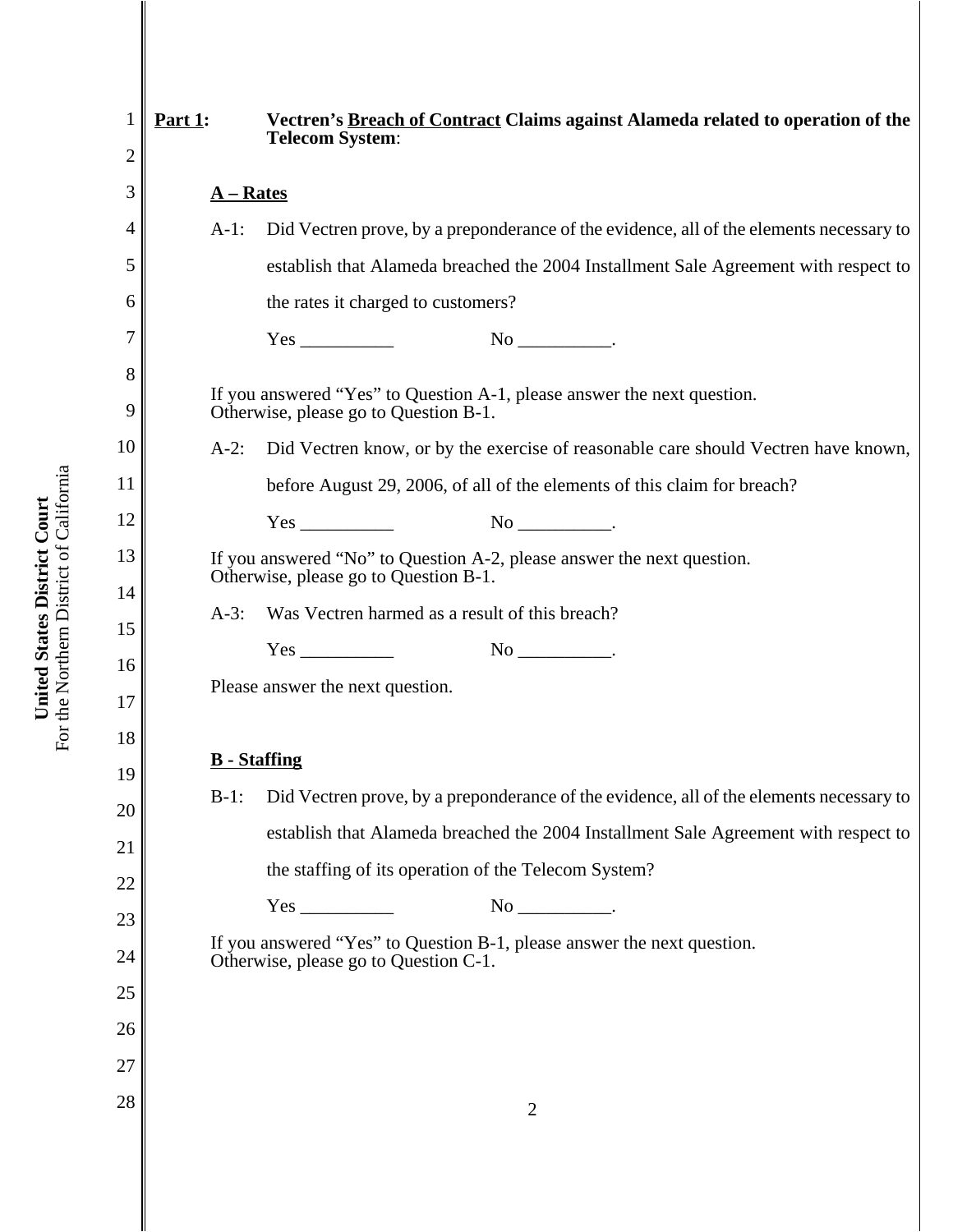| 1              | Did Vectren know, or by the exercise of reasonable care should Vectren have known,<br>$B-2$ :                    |
|----------------|------------------------------------------------------------------------------------------------------------------|
| $\overline{2}$ | before August 29, 2006, of all of the elements of this claim for breach?                                         |
| 3              |                                                                                                                  |
| 4              | If you answered "No" to Question B-2, please answer the next question.<br>Otherwise, please go to Question C-1.  |
| 5              | Was Vectren harmed as a result of this breach?<br>$B-3$ :                                                        |
| 6              |                                                                                                                  |
| 7<br>8         | Please answer the next question.                                                                                 |
| 9              | C - Voice/Telephone                                                                                              |
| 10             | Did Vectren prove, by a preponderance of the evidence, all of the elements necessary to<br>$C-1$ :               |
| 11             | establish that Alameda breached the 2004 Installment Sale Agreement with respect to                              |
| 12             | the addition of, or failure to add, voice or telephone service to the Telecom System?                            |
| 13<br>14       |                                                                                                                  |
| 15             | If you answered "Yes" to Question C-1, please answer the next question.<br>Otherwise, please go to Question D-1. |
| 16             | Did Vectren know, or by the exercise of reasonable care should Vectren have known,<br>$C-2$ :                    |
| 17             | before August 29, 2006, of all of the elements of this claim for breach?                                         |
| 18             | $Yes \_$                                                                                                         |
| 19             | If you answered "No" to Question C-2, please answer the next question.<br>Otherwise, please go to Question D-1.  |
| 20             | $C-3$ :<br>Was Vectren harmed as a result of this breach?                                                        |
| 21             | $\text{No}$ _____________.                                                                                       |
| 22<br>23       |                                                                                                                  |
| 24             | <b>D</b> - Damages                                                                                               |
| 25             | If you answered "Yes" to any of the questions A-3, B-3 and/or C-3, please state the<br>$D-1$ :                   |
| 26             | amount of damages caused to Vectren by the breach or breaches you found:                                         |
| 27             | $\mathcal{S}_{-}$                                                                                                |
| 28             | 3                                                                                                                |
|                |                                                                                                                  |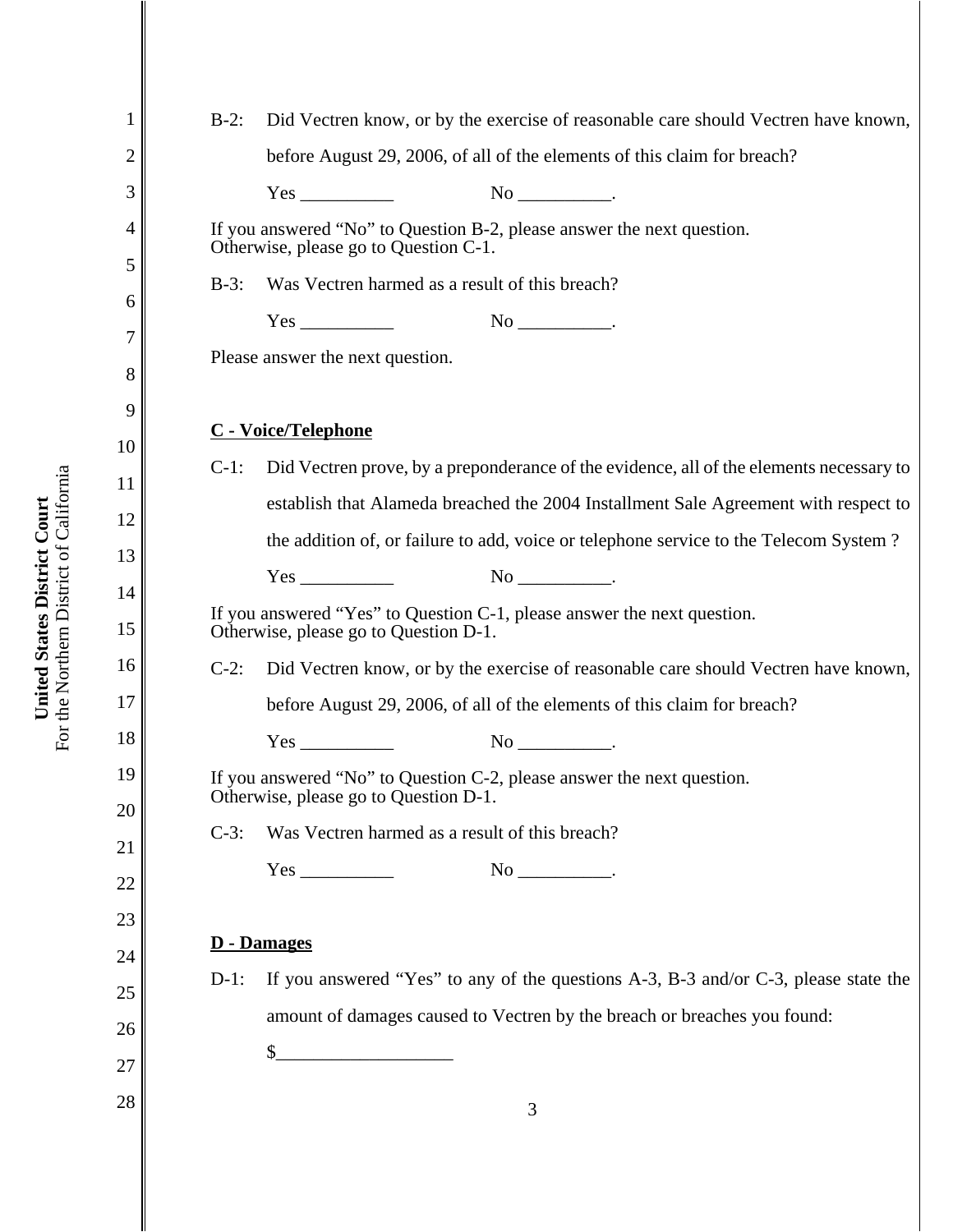| 1              | Part $2$ : | Vectren's Breach of Contract Claims against Alameda related to allegedly<br>improper accounting:        |
|----------------|------------|---------------------------------------------------------------------------------------------------------|
| $\overline{2}$ |            |                                                                                                         |
| 3              | $A$ :      | Did Vectren prove, by a preponderance of the evidence, all of the elements necessary to                 |
| 4              |            | establish that Alameda breached the 2004 Installment Sale Agreement by improperly                       |
| 5              |            | accounting for the Net Series 2002A Revenues?                                                           |
| 6              |            |                                                                                                         |
| 7              |            | If you answered "Yes" to Question A, please answer the next question.                                   |
| 8              |            | Otherwise, please go to Part 3.                                                                         |
| 9              | B:         | Did Vectren know, or by the exercise of reasonable care should Vectren have known,                      |
| 10             |            | before August 29, 2006, of all of the elements of this claim for breach?                                |
| 11             |            |                                                                                                         |
| 12             |            | If you answered "No" to Question B, please answer the next question.<br>Otherwise, please go to Part 3. |
| 13             | C:         | Was Vectren harmed as a result of this breach?                                                          |
| 14             |            |                                                                                                         |
| 15             |            |                                                                                                         |
| 16             | $D$ :      | If you answered "Yes" to question C, please state the amount of damages caused to                       |
| 17             |            | Vectren by this breach:                                                                                 |
| 18             |            | \$                                                                                                      |
| 19             |            |                                                                                                         |
| 20             |            |                                                                                                         |
| 21             |            |                                                                                                         |
| 22             |            |                                                                                                         |
| 23             |            |                                                                                                         |
| 24             |            |                                                                                                         |
| 25             |            |                                                                                                         |
| 26             |            |                                                                                                         |
| 27             |            |                                                                                                         |
| 28             |            | $\overline{4}$                                                                                          |
|                |            |                                                                                                         |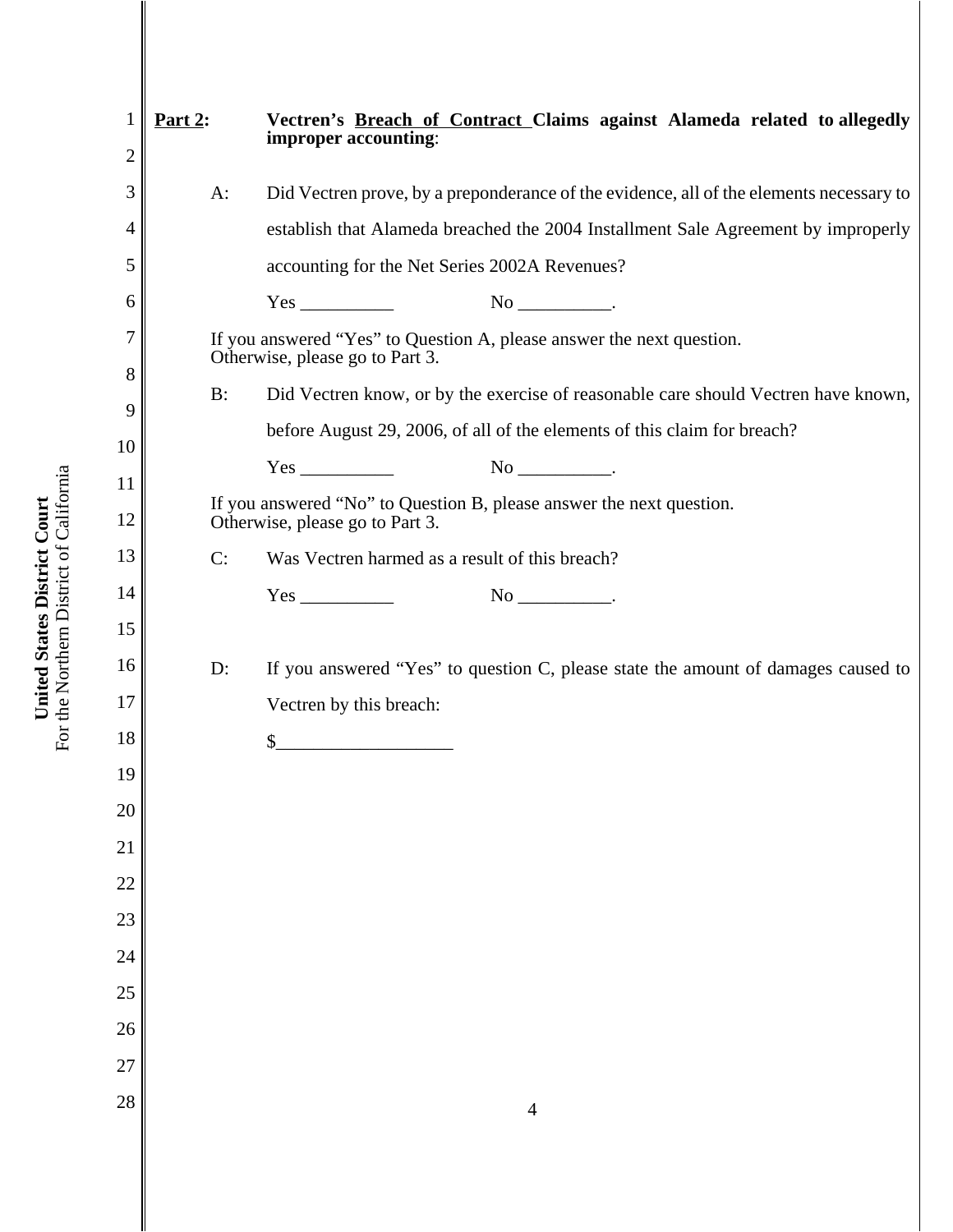|        | <b>Part 3:</b>                                                                                          | Vectren's Breach of Contract Claims against Alameda related to allegedly                                 |
|--------|---------------------------------------------------------------------------------------------------------|----------------------------------------------------------------------------------------------------------|
| 2      |                                                                                                         | improper sale of the Telecom System:                                                                     |
| 3      | $A$ :                                                                                                   | Did Vectren prove, by a preponderance of the evidence, all of the elements necessary to                  |
| 4      |                                                                                                         | establish that Alameda breached the 2004 Installment Sale Agreement by improperly                        |
| 5      |                                                                                                         | selling the Telecom System?                                                                              |
| 6      |                                                                                                         |                                                                                                          |
| 7      |                                                                                                         | If you answered "Yes" to Question A, please answer the next question.<br>Otherwise, please go to Part 4. |
| 8<br>9 | B:                                                                                                      | Did Vectren know, or by the exercise of reasonable care should Vectren have known,                       |
| 10     |                                                                                                         | before August 29, 2006, of all of the elements of this claim for breach?                                 |
| 11     |                                                                                                         |                                                                                                          |
| 12     | If you answered "No" to Question B, please answer the next question.<br>Otherwise, please go to Part 4. |                                                                                                          |
| 13     | C:                                                                                                      | Was Vectren harmed as a result of this breach?                                                           |
| 14     |                                                                                                         |                                                                                                          |
| 15     |                                                                                                         |                                                                                                          |
| 16     | $D$ :                                                                                                   | If you answered "Yes" to question C, please state the amount of damages caused to                        |
| 17     |                                                                                                         | Vectren by this breach:                                                                                  |
| 18     |                                                                                                         | $\quad \  \  \, {\sf S} \underline{\hspace{1.5cm}} \qquad \qquad \  \  \, \underline{\hspace{1.5cm}}$    |
| 19     |                                                                                                         | [Note: Please state all damages you find based on this breach. If you have also found damages related    |
| 20     |                                                                                                         | to earlier breaches, do not be concerned about duplication of damages; the Court will assess the final   |
| 21     |                                                                                                         | damage figures after the verdict is returned.]                                                           |
| 22     |                                                                                                         |                                                                                                          |
| 23     |                                                                                                         |                                                                                                          |
| 24     |                                                                                                         |                                                                                                          |
| 25     |                                                                                                         |                                                                                                          |
| 26     |                                                                                                         |                                                                                                          |
| 27     |                                                                                                         |                                                                                                          |
| 28     |                                                                                                         | 5                                                                                                        |